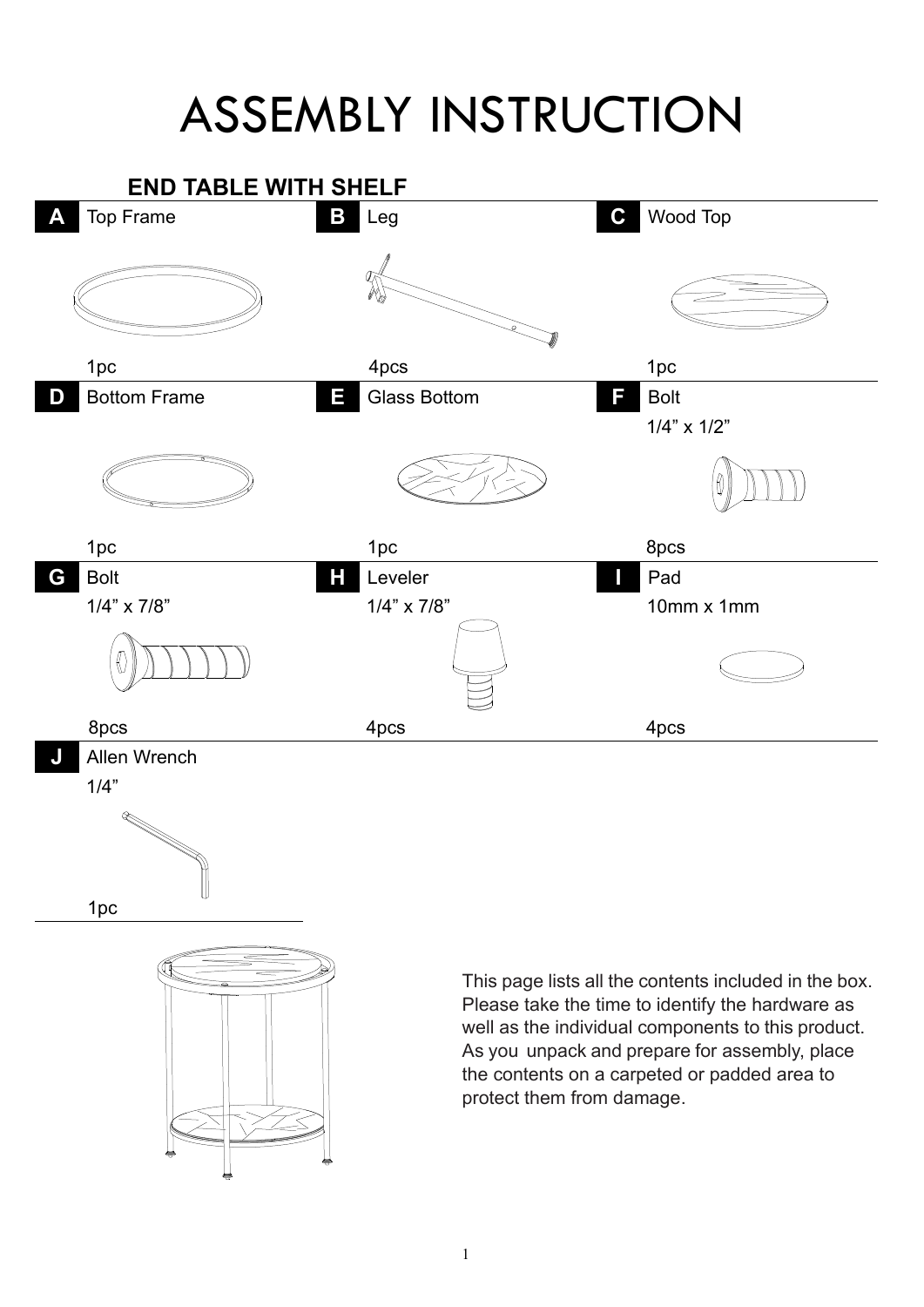Attach Leg (B) to Top Frame (A) by using Bolt (F) and Allen Wrench (J) as shown.



Attach the assembled frame to Wood Top (C) by using Bolt (G) and Allen Wrench (J) as shown.



2

## **1**

**2**